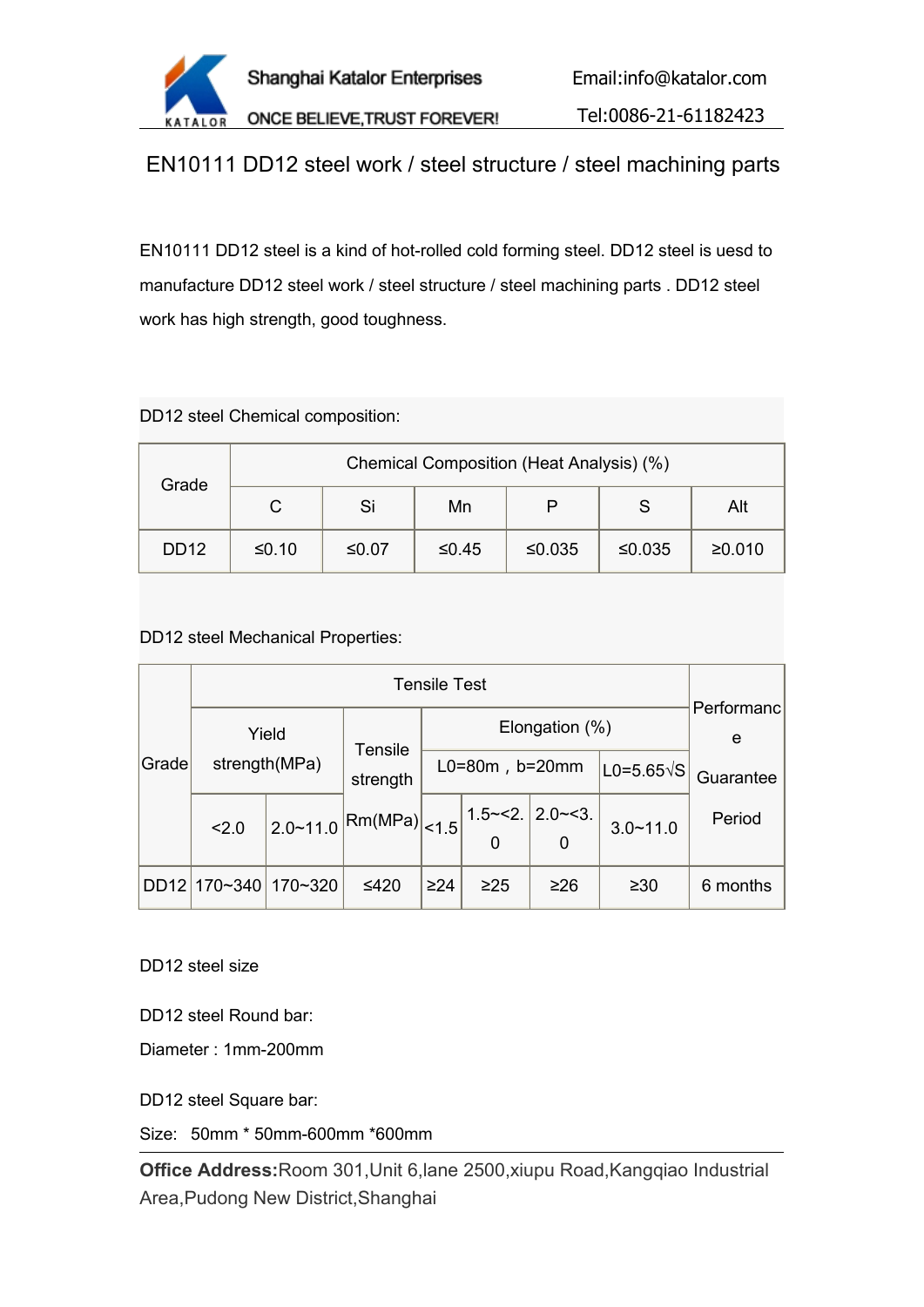

Email:info@katalor.com

Tel:0086-21-61182423

DD12 steel Plate steel/flat bar: Size: Thickness: 0.1mm-15mm Width: 50mm to 2000mm

DD12 steel Tube/pipe:

Size: OD: 6-219mm WT: 1-15 mm.

We keep more than 1000 ton DD12 steel stock , including DD12 steel plate ,DD12 steel pipe , DD12 steel bar and so on . Based on these stock source ,we can produce the DD12 steel work / steel structure / steel machining parts according to your drawing.

We have Professional DD12 steel work processing equipment , such as : Plasma Cutting Machine, Flame Cutting Machine, Automatic / semi automatic submerged arc welding machine, Horizontal automatic welding machine, CNC Cutting Machine, Steel structure shot blasting machine, CNC drilling machine etc. Based on these equipment, we can offer DD12 Drilling, cutting, bending, welding, groove, correction, edge processing, spraying assembly etc service. Moreover, we have the test equipments ,such as Ultrasonic detector, Magnetic particle detector, X-Ray detector, Digital covering thickness tester, Universal testing machine etc. We will ensure the good quality for all the DD12 steel work we provided.

DD12 steel machining parts are widely used in Automotive industry, machinery industry, light industry, components furniture, building, etc. If you want to find a DD12 steel structure exporter , if you need DD12 steel structure, please contact us!

**Office Address:**Room 301,Unit 6,lane 2500,xiupu Road,Kangqiao Industrial Area,Pudong New District,Shanghai